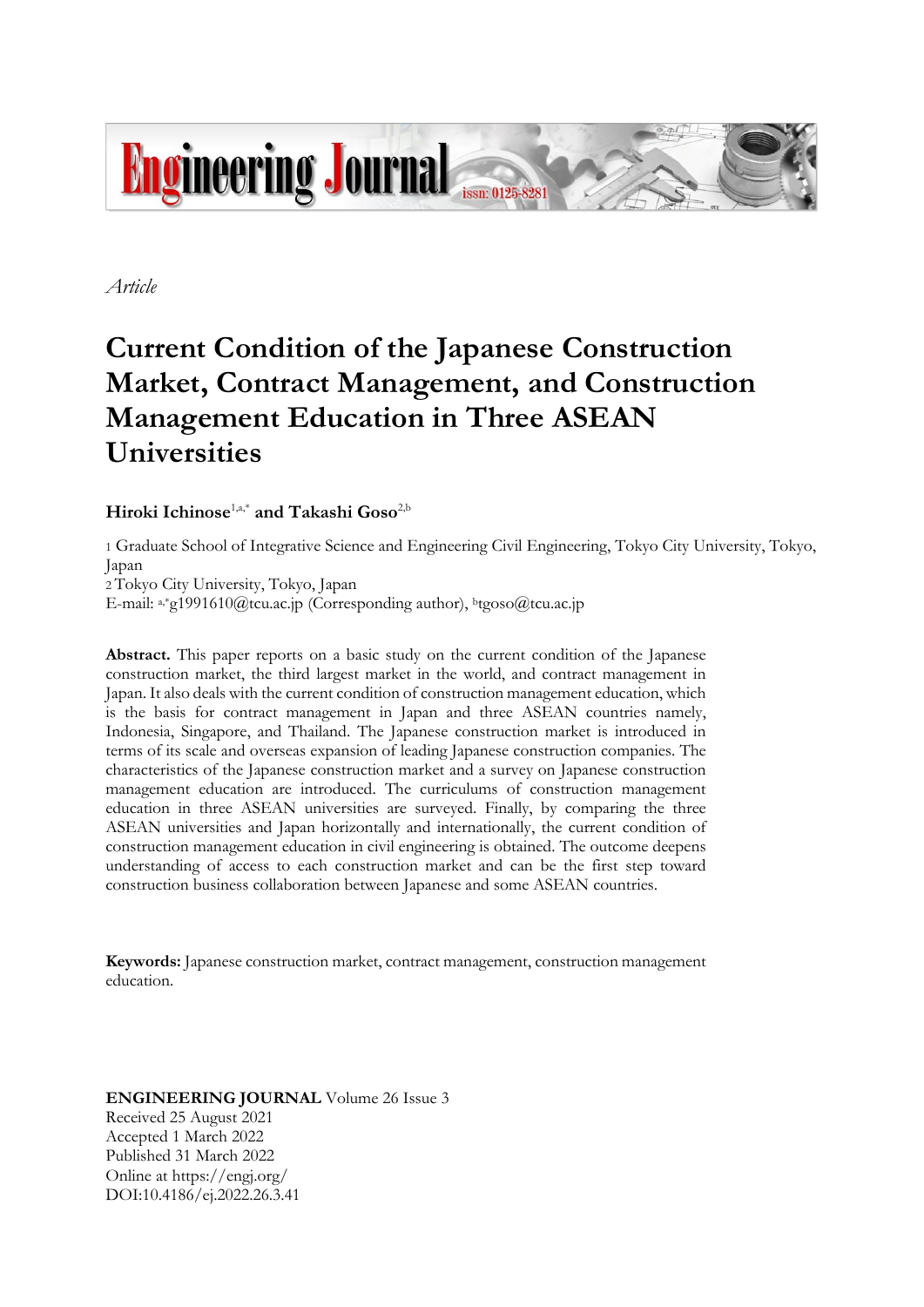#### **1. Introduction**

The hypothesis of this paper is construction management education in Japan might be vulnerable because Japanese construction market works without strict contract management. To confirm this, first, this paper deals with Japanese construction market to confirm its characteristic.

Survey of syllabuses on Japanese construction management education was done based on a table which exhaustively considered on contents of construction management to the vulnerability of the construction management education in Japan.

Finally, survey of the construction management education curriculums in three ASEAN universities was done to make the vulnerability above clear by [country](https://ejje.weblio.jp/content/country-by-country+comparison)[by-country comparison](https://ejje.weblio.jp/content/country-by-country+comparison).

#### **2. Japanese Construction Market**

#### **2.1. Scale of the Japanese Construction Market**

According to statistics by the United Nation (UN) [1], the scale of the construction market worldwide as of 2018 is approximately 4.8 trillion US\$, as presented in Table 1. The Japanese construction market accounts for about 280 billion US\$, which is the third largest market in the world as shown in Fig. 1. The ratio of the construction market to the total value added (TVA) (Const/TVA) for Japan is 5.6%. According to a 2017 publication of the Asian Development Bank (ADB), "Developing Asia will need to invest \$1.7 trillion per year in infrastructure until 2030 to maintain its growth momentum, tackle poverty, and respond to climate change" [2]. The Japanese ratio is lower compared with those of other Asian countries such as China (6.9%), India (8.0%), and Indonesia (11.0%). Although the Japanese construction market is large, it cannot be described as a matured market. In addition, the number of workers and licensed contractors in the Japanese construction market as of 2018 is approximately 5.03 million and 468 thousand, respectively [3].

### **2.2. Overseas Expansion of Leading Japanese Construction Companies**

The Overseas Construction Association of Japan, Inc (OCAJI) announced changes in international revenue for the leading Japanese construction companies from 1989 to 2018 [4]. It showed the occurrence of two peaks in 1996 and 2007, and the revenue was over 14 billion US\$ in both years. Furthermore, in the 2018 fiscal year, the revenue was more than those peaks at approximately 17 billion US\$. Note that the applied exchange rate based on statistics by the UN is 1US\$=110.42JPY (Japanese YEN, in 2018 fiscal year).

Table 1. Top 20 world construction market (US\$).

| Country/Area<br>No.  | Construction           | $\frac{0}{0}$ | Const/<br><b>TVA</b> |
|----------------------|------------------------|---------------|----------------------|
| 1 China              | 934,226,119,412.64     | 19.5%         | 6.9%                 |
| 2 United States      | 839,100,000,000.00     | 17.5%         | 4.1%                 |
| 3 Japan              | 275,528,940,411.36     | $5.8\%$       | 5.6%                 |
| 4 India              | 201, 218, 711, 386. 63 | $4.2\%$       | $8.0\%$              |
| 5 Germany            | 180,488,820,596.86     | $3.8\%$       | 5.1%                 |
| 6 United Kingdom     | 154,723,640,727.26     | $3.2\%$       | $6.1\%$              |
| 7 France             | 138, 661, 773, 768. 63 | 2.9%          | 5.6%                 |
| 8 Canada             | 125,405,643,500.95     | 2.6%          | 7.9%                 |
| 9 Russian Federation | 121, 201, 259, 410. 53 | 2.5%          | 8.2%                 |
| 10 Australia         | 111,826,506,538.63     | 2.3%          | 8.3%                 |
| 11 Indonesia         | 109,735,458,222.94     | 2.3%          | 11.0%                |
| 12 Republic of Korea | 93,004,045,676.85      | $1.9\%$       | 5.9%                 |
| 13 Brazil            | 92,583,002,764.00      | $1.9\%$       | 5.8%                 |
| 14 Mexico            | 88, 965, 776, 192. 15  | $1.9\%$       | 7.7%                 |
| 15 Spain             | 79,988,410,858.04      | 1.7%          | $6.2\%$              |
| 16 Italy             | 78,881,029,814.20      | 1.6%          | $2.0\%$              |
| 17 Turkey            | 55,318,767,732.50      | $1.2\%$       | $8.0\%$              |
| 18 Saudi Arabia      | 40,251,659,332.80      | $0.8\%$       | 5.1%                 |
| 19 Netherlands       | 39,467,499,717.65      | $0.8\%$       | 4.8%                 |
| 20 Poland            | 39,390,409,915.88      | $0.8\%$       | 7.7%                 |
| 21 Others            | 987,994,145,588.38     | 20.6%         | $6.1\%$              |
| Total                | 4,787,961,621,568.87   | 100.0%        | 5.8%                 |



Fig. 1. Top 20 world construction market (US\$).

Table 2 lists the international revenue of the top contractors in the world based on ENR [5]). The IR ratio is a ratio of the international revenue to the total revenue of each contractor. The five leading Japanese (large-scale) construction companies are extracted from the table, and the average international revenue of these companies is approximately 2 billion US\$. The average international revenue of the top 10 companies is approximately 20 billion US\$. The average IR ratio of the five large-scale Japanese construction companies is approximately 20%, with is approximately 60% that of the top 10 companies. Although Japanese construction companies are gradually expanding their overseas market, they are still largely dependent on the Japanese construction market.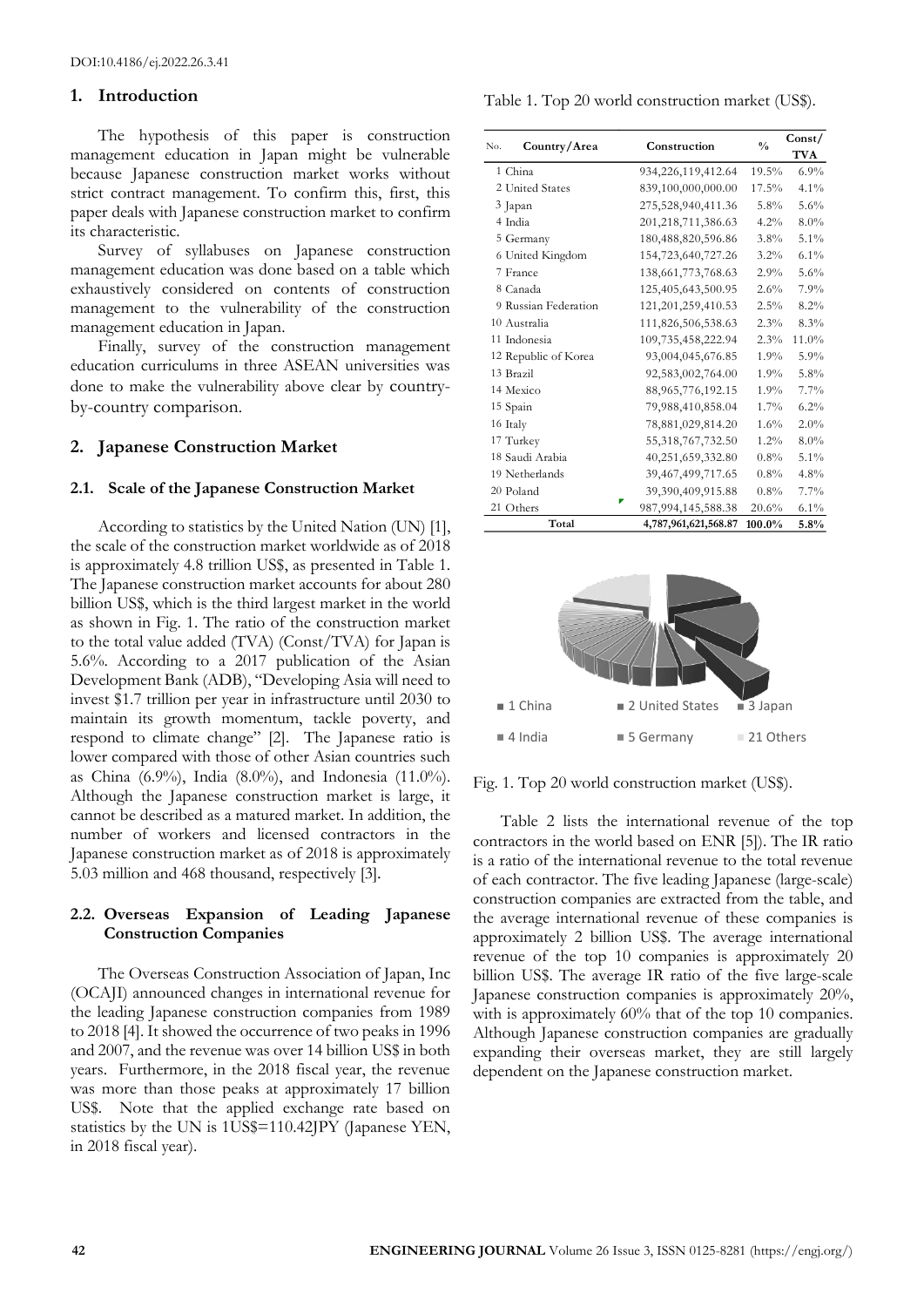|                                                                       |                | <b>REVENUE</b> |              | IR ratio |
|-----------------------------------------------------------------------|----------------|----------------|--------------|----------|
| <b>RANK</b><br>FIRM                                                   | CTRY           | INT'L          | <b>TOTAL</b> |          |
|                                                                       |                | a              | b            | a/b      |
| 1 ACS                                                                 | SPAIN          | 38,041         | 44,188       | 86%      |
| 2 HOCHTIEF                                                            | <b>GERMANY</b> | 27,797         | 29,121       | 95%      |
| <b>CHINA</b><br><b>COMMUNICATIONS</b><br>CONSTRUCTION<br><b>GROUP</b> | <b>CHINA</b>   | 22,727         | 83,278       | 27%      |
| 4 VINCI                                                               | <b>FRANCE</b>  | 22,207         | 52,139       | 43%      |
| 5 STRABAG                                                             | AUSTRIA        | 15,779         | 18,689       | 84%      |
| <b>6 BOUYGUES</b>                                                     | <b>FRANCE</b>  | 15,582         | 32,023       | 49%      |
| <b>POWER</b><br>7 CONSTRUCTION<br><b>CORP. OF CHINA</b>               | <b>CHINA</b>   | 13,775         | 52,983       | 26%      |
| 8 SKANSKA                                                             | SWEDEN         | 13583          | 17,124       | 79%      |
| <b>CHINA STATE</b><br>9 CONSTRUCTION<br><b>ENGINEERING</b>            | CHINA          | 12,813         | 170,435      | $8\%$    |
| <b>10 FERROVIAL</b>                                                   | <b>SPAIN</b>   | 11,892         | 15,288       | 78%      |
| Average of Top10                                                      |                | 19,420         | 51,527       | 58%      |
| 30 OBAYASHI                                                           | <b>JAPAN</b>   | 4,213          | 17,529       | 24%      |
| 36 KAJIMA                                                             | <b>JAPAN</b>   | 3,734          | 15,987       | 23%      |
| <b>66 PENTA-OCEAN JAPAN</b>                                           |                | 1,464          | 4,660        | 31%      |
| 72 TAKENAKA                                                           | <b>JAPAN</b>   | 1,271          | 11,188       | 11%      |
| 82 SHIMIZU                                                            | <b>JAPAN</b>   | 1,033          | 13,504       | 8%       |
| 157 TAISEI                                                            | <b>JAPAN</b>   | 350            | 13,756       | $3\%$    |
| Average of JPN Contractors                                            |                | 2,011          | 12,771       | 17%      |

Table 2. International revenue of top contractors in the world (US\$ Mil).

#### **2.3. Previous Research**

There are various reports on the construction markets in different countries. Hariharan et al. [6] pointed out the size, features, and problems of Indian construction market. Weisheng et al. [7] analyzed the Chinese construction market through construction professional services (CPSs). Maemura et al. [8] extracted the problems of international construction projects in Vietnam using qualitative analyses.

The importance and challenges of contract management have been widely reported in the literature. Edwin et al. [9] pointed out that "cultural clashes and inappropriate contract arrangements were the two most important factors contributing to disputes in international projects." Toor and Ogunlana [10] identified a total of 75 problems causing delays such as lack of resources, design delays, planning and scheduling deficiencies, processing change orders, and contract management in a specific project in Asia. Gui et al. [11] considered contract management as one of the 11 major underlying

dimensions that generate reworks in the Chinese construction market.

Not so many papers addressed construction management education, which is important for the construction industry. However, according to Chitkara [12], "the construction industry accounts for 6–9% of the GDP in many countries; thus, it strongly affects various economic, social, educational, and vocational sectors." Jeffrey Russell et al. [13] also pointed out the importance of construction management education. Youngcheol et al. [14] noted that "the results contribute to the prioritization of the CM (Construction Management) functions that are most urgent for the Cambodia construction industry, and this information can be used to develop customized CM education programs." The demand for construction management education from the developed to the developing countries has been huge for many years. However, the fact that the papers about construction management education is small in volume, leads to lack of substantiated theoretical basis for the issue of construction management education. For example, Tatum [15] dealt the importance of balancing engineering and management in construction education. Chinowsky et al. [16] dealt a genealogical approach, the historical research of the construction engineering management (CEM). Fisher et al. [17] dealt how to improve an organization's core competency in construction project management. But a common feature of these papers dealt with construction management education is no paper has provided theoretical basis for the issue of construction management education.

# **3. Construction Management in the Japanese Construction Market**

The Japanese construction market has an outstanding characteristic in terms of the very small number of construction disputes. According to Omoto et al. [18], "the number of construction disputes in England and the United States of America are about ten times more than it is in Japan". This is because "in the Japanese public works construction contract (Standard Form of Agreement and General Conditions of Government Contract Works of Building and Civil Engineering Construction, GCW), the employer supervises and certifies the contractor's works". The result of this is as follows:

Assessment of additional payment and the adjustment of time for completion are to be made by the employer.

The contractor has no obligation to prove his loss or damages and excusable delay.

An efficient contract is achieved if the employer can assess variations and any other claims, and there is mutual trust between the parties.

As a contractor has no obligation to prove his loss or damages and excusable delay, only "the sum of the total cost and the final time for completion" are 'the sole variables in project management' contract in the Japanese construction market. In other words, contract management, which is complicated and very naturally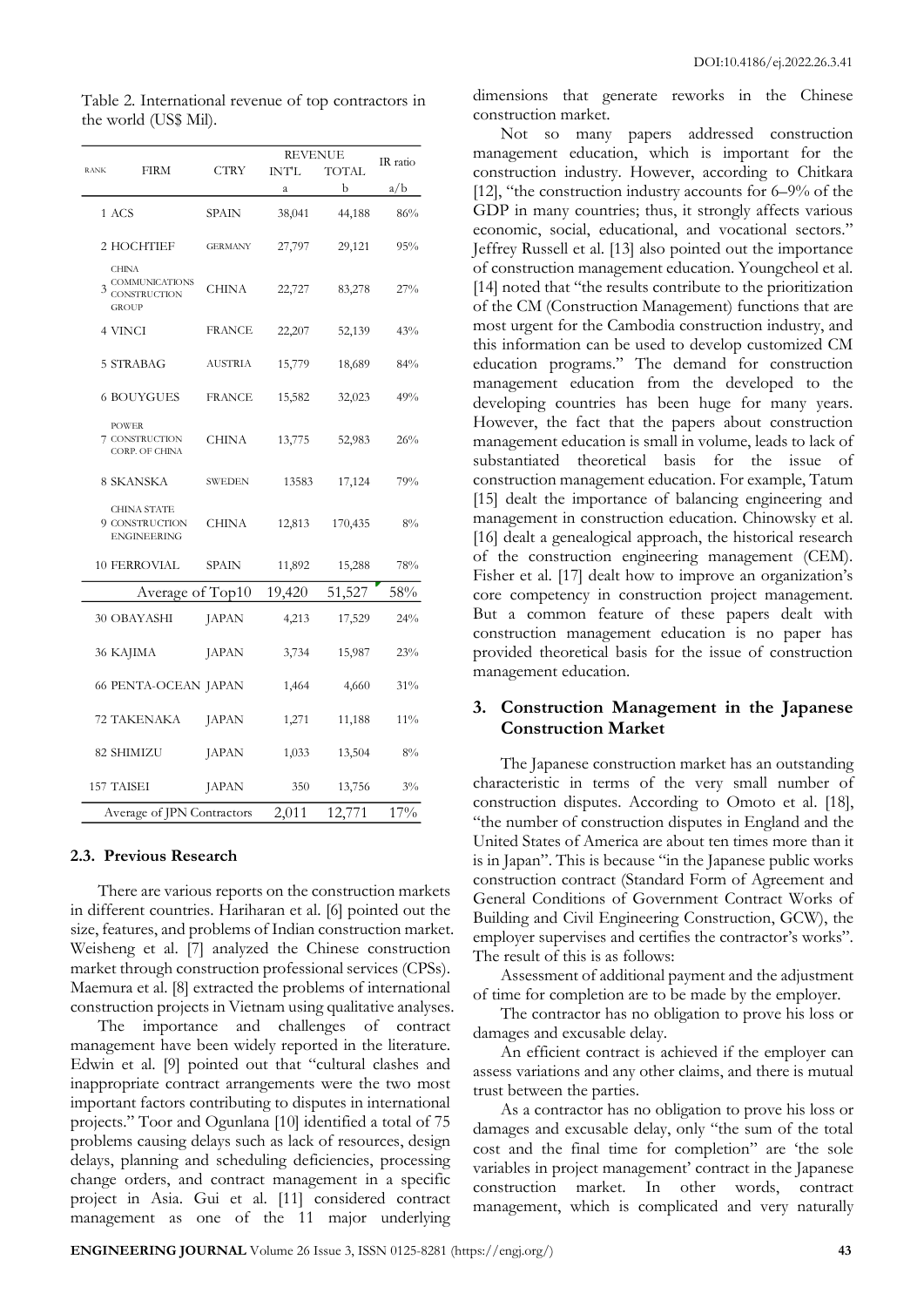executed in other construction markets, is not executed in the Japanese construction market.

This is because the operation method of contract is inflexible owing to the Japanese local autonomy act and the public accounting act. This does not mean that the acts are problematic. Rather, afte[r Japan's](https://ejje.weblio.jp/content/Japan) [defeat](https://ejje.weblio.jp/content/defeat) [in World](https://ejje.weblio.jp/content/in+World) [War](https://ejje.weblio.jp/content/War) II, the country was forced to provide huge infrastructure from scratch within a short period. To save time, that is, to deter disputes, it seems that the complicated contract management, which is required "to show the progress of the works", was avoided and the aforementioned operation method of contract was consequently adopted. Goso et al. [19] pointed out empirically that the awareness of contract management "to show the progress of the works" in the Japanese construction market is remarkably lower than in the American construction market.

However, in general, the contractor has the obligation to prove his loss or damages and excusable delay in the international construction market. Hence, this section first sets out the view of contract management in the international construction market.

Kusayanagi [20] indicated that two types of analyses are required to handle disputes related to contracts: the first is a qualitative analysis that evaluates what type of contractual right exists in contrast to the event and the conditions of the contract, and the second is a quantitative analysis that examines by how much the time and cost will be changed by the event, that is, to clearly determine the change in quantity as a result of the event. The aim of contract management is to deliver a project in accordance with contract and resolve disputes. To achieve this, it is essential to quantify the issues of the dispute. Quantification means to deal with contract management based on a three-piece set of "Construction plan, Bill of quantities, and Construction programme (time schedule)" [21]. In other words, it is important to view contract management as part of the entire construction management "to show the progress of the works", the system-integrated management with cost program, and contract managements.

Furthermore, a survey carried out in Japan from November 2007 to January 2009 by Goso et al. [16] yielded the following findings:

Variations of conditions of contract and additional works have occurred in most of the projects.

In terms of the question of whether additional costs were claimed at over 80% of the projects, 64% of the respondents from construction companies answered in the affirmative, whereas 33% of ordering organizations gave the same answer, resulting in a difference of over 30% Japanese universities, whereas the syllabuses were between the two parties.

On the question of whether claims of the extension of time and additional costs have been reasonably treated at over 80% of the projects, 18% of the respondents from construction companies answered in the affirmative, whereas 71% of ordering organizations gave the same answer with a large perception gap existing between them.

This clearly shows that Japanese contractors are beginning to feel a sense of victimization. To correct this view, transparency will be important. To achieve transparency, the requirement "to show the progress of the works", which is standard in international construction market, should be effective. From this point of view, contract management in the Japanese construction market is also expected to be harmonized with that of the international construction market in the future. Liberalization of government procurement by the World Trade Organization (WTO) will boost this trend.

However, construction management education is essential for further harmonization because it is a basis for this harmonization.

# **4. Survey on Construction Management Education in Japan and Three ASEAN Universities**

In the preceding section, we noted that it is essential for management "to show the progress of the works" and to consider contract management as part of the entire construction management.

This section sets out the result of a survey that investigated construction management education in Japan.

# **4.1. Survey of Syllabuses on Japanese Construction Management Education**

The survey first investigated how construction management, which is essential for contract management, is taught in Japanese universities with civil engineering faculties:

In 2004, Kusayanagi [22] exhaustively discussed the question of what contents of construction management should be taught in universities and proposed a table known as "Structure of Construction Management Education Program" [23] with application to international construction projects in mind.

Table 3 shows that result of the applicable syllabuses by the instructors/teachers of civil engineering faculties in Japanese universities in line with the table proposed by Kusayanagi.

The survey covered '122 faculties of universities and 30 technical colleges in 2018, and "209 faculties of universities, 6 junior colleges, and 30 technical colleges" in 2004. It should be noted that the data for the instructors/teachers were obtained from "Zenkoku Doboku-kei Kyoukan/Kyouin Meibo, 2018" (Japan Society of Civil Engineers (JSCE)), which is a name list of instructors/teachers in the civil engineering faculties of obtained from the internet in 2019.

This resulted in the following:

As of 2018, the number of instructors/teachers with the capacity to give lectures on construction management was approximately 60. Since the number in 2004 was approximately 30, the number had doubled between 2004 and 2018. Additionally, the number of instructors/teachers whose names appeared in both 2004 and 2018 was approximately 10.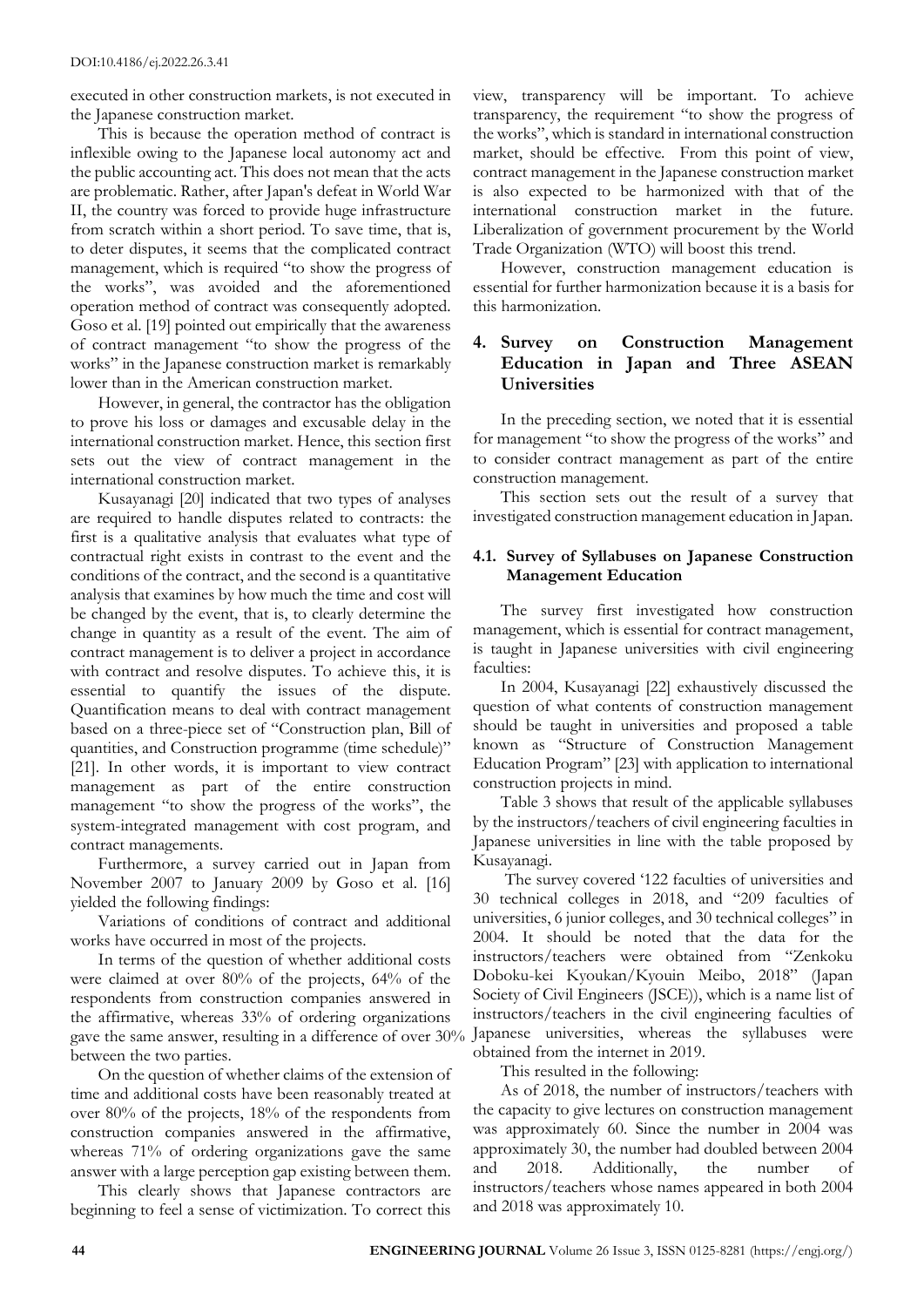# Table 3. Survey of syllabuses on Japanese construction management education based on the structure of construction management education program.

|      |                                                | The coverage of the survey:<br>'122 faculties of universities, and 30<br>technical colleges' in 2018, and "209<br>faculties of universities, 6 junior colleges,<br>and 30 technical colleges" in 2004<br>("Zenkoku Doboku-kei Kyoukan/Kyouin<br>Meibo, 2018" (Japan Society of Civil<br>Engineers (JSCE)) |                                                                   | Tokyo City University            | Osaka<br>University              | Hokkaido University              | University of Tokyo              | Nihon University               | Kochi University of Technology | Kunamoto University         | Tokushima University         | <b>Zobe University</b>  | Tottori University       | Aichi Institute of Technology | nstitute<br>of Technologists | Tokyo University of Science  | amaguchi University      | Vagoya Institute of Technology | ohoku Institute of Technology | Kyushu University           | Vational University      | oyo University           | Utsunomiya University    | Kyoto University            | okyo Institute of Technology | √luroran Institute of Technology | Ashikaga University         | Kanazawa Institute of Technology | Kansai<br>University                 | Meijo University             | Lotal          |
|------|------------------------------------------------|-----------------------------------------------------------------------------------------------------------------------------------------------------------------------------------------------------------------------------------------------------------------------------------------------------------|-------------------------------------------------------------------|----------------------------------|----------------------------------|----------------------------------|----------------------------------|--------------------------------|--------------------------------|-----------------------------|------------------------------|-------------------------|--------------------------|-------------------------------|------------------------------|------------------------------|--------------------------|--------------------------------|-------------------------------|-----------------------------|--------------------------|--------------------------|--------------------------|-----------------------------|------------------------------|----------------------------------|-----------------------------|----------------------------------|--------------------------------------|------------------------------|----------------|
|      |                                                |                                                                                                                                                                                                                                                                                                           | 1. Planning & assessment of Infrastructure development            |                                  |                                  |                                  |                                  |                                |                                |                             |                              |                         |                          |                               |                              |                              |                          |                                |                               |                             |                          |                          |                          |                             |                              |                                  |                             |                                  |                                      |                              |                |
|      | 1.1. Infrastructure<br>development             |                                                                                                                                                                                                                                                                                                           | a Infrastructure development<br><b>International Construction</b> | $\mathbf{1}$                     | $\bf{0}$                         |                                  | 0                                | $\bf{0}$                       | $\overline{0}$                 | $\overline{0}$              | $\bf{0}$                     | 0                       | $\bf{0}$                 | $\bf{0}$                      | $\mathbf{0}$                 | $\bf{0}$                     | 1                        | $\mathbf{1}$                   | $\bf{0}$                      | $\overline{0}$              | $\bf{0}$                 | $\mathbf 0$              | $\bf{0}$                 | 1                           | 0                            | $\bf{0}$                         | $\bf{0}$                    |                                  |                                      | $\bf{0}$                     | 4              |
|      |                                                | b                                                                                                                                                                                                                                                                                                         | Industry                                                          | $\mathbf{1}$                     | $\bf{0}$                         |                                  | $\overline{2}$                   | $\bf{0}$                       | $\mathbf{1}$                   | $\bf{0}$                    | $\bf{0}$                     | $\bf{0}$                | $\bf{0}$                 | $\bf{0}$                      | 0                            | $\bf{0}$                     | $\bf{0}$                 | $\bf{0}$                       | $\bf{0}$                      | $\bf{0}$                    | $\bf{0}$                 | $\bf{0}$                 | $\bf{0}$                 | $\bf{0}$                    | $\bf{0}$                     | $\mathbf{1}$                     | $\bf{0}$                    |                                  |                                      | $\bf{0}$                     | 5              |
|      | in the world                                   |                                                                                                                                                                                                                                                                                                           | Globalization, regulations,<br>standards                          | $\mathbf{1}$                     | $\overline{0}$                   |                                  | $\mathbf{1}$                     | $\bf{0}$                       | $\bf{0}$                       | $\mathbf 0$                 | $\mathbf 0$                  | $\bf{0}$                | $\bf{0}$                 | $\bf{0}$                      | $\overline{0}$               | $\bf{0}$                     | $\mathbf{1}$             | $\bf{0}$                       | $\mathbf{1}$                  | $\mathbf 0$                 | $\mathbf 0$              | $\mathbf{1}$             | $\bf{0}$                 | $\mathbf 0$                 | $\overline{0}$               | $\mathbf{0}$                     | $\mathbf{0}$                |                                  |                                      | $\mathbf 0$                  | 5              |
| 1.2. | Infrastructure                                 | a                                                                                                                                                                                                                                                                                                         | Realities of Infrastructure                                       | $\mathbf{1}$                     | $\mathbf{0}$                     |                                  | $\mathbf{1}$                     | $\mathbf{1}$                   | $\mathbf{1}$                   | 1                           | $\mathbf{0}$                 | $\bf{0}$                | $\mathbf{1}$             | $\mathbf{0}$                  | 1                            | $\mathbf{1}$                 | $\mathbf{1}$             | $\mathbf{1}$                   | $\mathbf{1}$                  | $\mathbf 0$                 | $\mathbf{0}$             | $\mathbf{1}$             | $\bf{0}$                 | $\mathbf{0}$                | $\bf{0}$                     | $\mathbf{0}$                     | $\mathbf{0}$                |                                  |                                      | 1                            | 13             |
|      | development in Japan                           |                                                                                                                                                                                                                                                                                                           | development<br>Situation of Construction                          |                                  |                                  |                                  |                                  |                                |                                |                             |                              |                         |                          |                               |                              |                              |                          |                                |                               |                             |                          |                          |                          |                             |                              |                                  |                             |                                  |                                      |                              |                |
|      |                                                | b                                                                                                                                                                                                                                                                                                         | Industry                                                          | $\mathbf{1}$                     | $\overline{0}$                   |                                  | $\mathbf{1}$                     | $\mathbf{1}$                   | $\mathbf{1}$                   | $\bf{0}$                    | $\bf{0}$                     | $\bf{0}$                | $\bf{0}$                 | $\bf{0}$                      | $\mathbf{1}$                 | $\bf{0}$                     | $\bf{0}$                 | $\overline{2}$                 | $\mathbf{1}$                  | $\bf{0}$                    | $\bf{0}$                 | $\mathbf{1}$             | $\bf{0}$                 | $\bf{0}$                    | $\overline{0}$               | $\bf{0}$                         | $\bf{0}$                    |                                  |                                      | $\mathbf{1}$                 | 10             |
|      |                                                | c                                                                                                                                                                                                                                                                                                         | Mission of Construction<br>Industry                               | $\mathbf{1}$                     | $\bf{0}$                         |                                  | $\mathbf{0}$                     | $\bf{0}$                       | $\bf{0}$                       | $\mathbf 0$                 | $\mathbf 0$                  | $\bf{0}$                | $\bf{0}$                 | $\bf{0}$                      | $\bf{0}$                     | $\bf{0}$                     | $\mathbf{1}$             | $\bf{0}$                       | $\mathbf{1}$                  | $\bf{0}$                    | $\bf{0}$                 | $\mathbf{1}$             | $\bf{0}$                 | $\bf{0}$                    | 0                            | $\bf{0}$                         | $\mathbf{0}$                |                                  |                                      | $\bf{0}$                     | 4              |
| 1.3. | Planning & Assessment                          |                                                                                                                                                                                                                                                                                                           | a Mission & Policy                                                | $\mathbf{1}$                     | 1                                |                                  | 0                                | $\mathbf{1}$                   | $\overline{2}$                 | $\mathbf 0$                 | $\bf{0}$                     | $\mathbf{1}$            | $\mathbf 1$              | 1                             | $\mathbf 0$                  | $\mathbf{1}$                 | $\mathbf{1}$             | $\pmb{0}$                      | $\mathbf{1}$                  | $\overline{0}$              | $\bf{0}$                 | $\mathbf{1}$             | $\bf{0}$                 | $\bf{0}$                    | 0                            | $\bf{0}$                         | 1                           |                                  |                                      | $\mathbf{1}$                 | 14             |
|      | of Infrastructure                              | b                                                                                                                                                                                                                                                                                                         | Grand Design & Master<br>Planning                                 | $\mathbf{0}$                     | $\mathbf{0}$                     |                                  | $\mathbf{0}$                     | $\bf{0}$                       | $\mathbf{1}$                   | $\bf{0}$                    | $\mathbf 0$                  | $\bf{0}$                | $\bf{0}$                 | $\mathbf{1}$                  | $\bf{0}$                     | $\overline{0}$               | $\bf{0}$                 | $\mathbf{0}$                   | $\bf{0}$                      | $\mathbf{0}$                | $\bf{0}$                 | $\bf{0}$                 | $\bf{0}$                 | $\mathbf{0}$                | $\mathbf{0}$                 | $\mathbf{1}$                     | $\mathbf{0}$                |                                  |                                      | $\mathbf{1}$                 | 4              |
|      | development                                    | c                                                                                                                                                                                                                                                                                                         | District & Regional Planning                                      | $\mathbf{0}$                     | $\mathbf{0}$                     |                                  | 0                                | $\mathbf{1}$                   | $\mathbf{1}$                   | $\mathbf{1}$                | $\bf{0}$                     | $\mathbf{1}$            | $\mathbf{1}$             | $\mathbf{1}$                  | $\overline{0}$               | $\overline{0}$               | $\bf{0}$                 | $\mathbf{1}$                   | $\bf{0}$                      | $\bf{0}$                    | $\bf{0}$                 | $\bf{0}$                 | $\bf{0}$                 | $\mathbf{0}$                | $\bf{0}$                     | $\mathbf{1}$                     | $\mathbf{1}$                |                                  |                                      | $\mathbf{1}$                 | 10             |
|      |                                                |                                                                                                                                                                                                                                                                                                           | d F/S, Feasibility Studies                                        | $\mathbf{0}$                     | $\mathbf 0$                      |                                  | $\overline{2}$                   | $\mathbf{1}$                   | $\mathbf{1}$                   | $\bf{0}$                    | $\mathbf{0}$                 | $\overline{\mathbf{3}}$ | $\bf{0}$                 | $\bf{0}$                      | $\mathbf 0$                  | $\bf{0}$                     | $\bf{0}$                 | $\mathbf{1}$                   | $\mathbf{1}$                  | $\mathbf 0$                 | $\bf{0}$                 | $\bf{0}$                 | $\bf{0}$                 | $\bf{0}$                    | $\mathbf{1}$                 | $\mathbf{0}$                     | $\mathbf{0}$                |                                  |                                      | $\mathbf{1}$                 | 11             |
| 1.4. | Environmental                                  | a                                                                                                                                                                                                                                                                                                         | <b>Environmental Issues</b>                                       | $\mathbf{0}$                     | $\mathbf{1}$                     |                                  | $\mathbf{1}$                     | $\bf{0}$                       | $\mathbf 0$                    | $\overline{0}$              | $\mathbf 0$                  | $\overline{c}$          | $\bf{0}$                 | $\bf{0}$                      | $\mathbf 0$                  | $\mathbf{1}$                 | $\mathbf{1}$             | $\mathbf{1}$                   | $\mathbf{1}$                  | $\overline{0}$              | $\bf{0}$                 | $\mathbf{1}$             | $\bf{0}$                 | $\bf{0}$                    | $\mathbf{1}$                 | $\bf{0}$                         | $\overline{0}$              |                                  |                                      | $\mathbf{0}$                 | 10             |
|      | Management                                     |                                                                                                                                                                                                                                                                                                           | <b>b</b> Environmental Resarch                                    | $\mathbf{0}$                     | $\mathbf{1}$                     |                                  | $\mathbf{1}$                     | $\mathbf{1}$                   | $\mathbf{1}$                   | $\bf{0}$                    | $\bf{0}$                     | $\mathbf{1}$            | $\bf{0}$                 | $\bf{0}$                      | $\mathbf 0$                  | $\bf{0}$                     | $\bf{0}$                 | $\mathbf{1}$                   | $\mathbf 1$                   | $\bf{0}$                    | $\mathbf 0$              | $\bf{0}$                 | $\bf{0}$                 | $\mathbf 0$                 | $\mathbf 0$                  | $\mathbf{1}$                     | $\mathbf{1}$                |                                  |                                      | $\bf{0}$                     | 9              |
|      | 1.5. Role of Civil Engineers                   |                                                                                                                                                                                                                                                                                                           | a Engineer's Mission<br><b>b</b> Engineer's Essics                | $\mathbf{1}$<br>$\mathbf{1}$     | $\overline{0}$<br>$\overline{0}$ |                                  | $\overline{0}$<br>$\overline{0}$ | $\mathbf{1}$<br>$\overline{2}$ | $\bf{0}$<br>$\bf{0}$           | $\bf{0}$<br>$\mathbf 0$     | $\bf{0}$<br>$\mathbf{1}$     | 0<br>$\mathbf{1}$       | $\bf{0}$<br>$\mathbf{1}$ | 1<br>$\mathbf{1}$             | $\bf{0}$<br>$\overline{0}$   | $\mathbf{1}$<br>$\mathbf{1}$ | $\bf{0}$<br>$\bf{0}$     | $\pmb{0}$<br>$\mathbf{1}$      | $\bf{0}$<br>$\mathbf{1}$      | $\mathbf 0$<br>$\mathbf{0}$ | $\bf{0}$<br>$\mathbf 0$  | $\bf{0}$<br>$\bf{0}$     | $\bf{0}$<br>$\bf{0}$     | $\mathbf 0$<br>$\mathbf{0}$ | 0<br>$\overline{\mathbf{0}}$ | $\mathbf 0$<br>$\bf{0}$          | $\bf{0}$<br>$\mathbf{1}$    |                                  |                                      | $\bf{0}$<br>$\mathbf{1}$     | 4<br>12        |
|      | 2. Project mission management                  |                                                                                                                                                                                                                                                                                                           |                                                                   |                                  |                                  |                                  |                                  |                                |                                |                             |                              |                         |                          |                               |                              |                              |                          |                                |                               |                             |                          |                          |                          |                             |                              |                                  |                             |                                  |                                      |                              |                |
|      | 2.1. Law & Regulations                         |                                                                                                                                                                                                                                                                                                           | a Construction Law, Audit                                         | $\mathbf{1}$                     | $\bf{0}$                         |                                  | 0                                | $\bf{0}$                       | $\bf{0}$                       | 0                           | 0                            | 0                       | $\bf{0}$                 | 0                             | 0                            | $\bf{0}$                     | 1                        | $\bf{0}$                       | $\bf{0}$                      | 0                           | 0                        | 1                        | $\bf{0}$                 | $\bf{0}$                    | 0                            | $\bf{0}$                         | 1                           |                                  |                                      | $\mathbf{1}$                 | 5              |
|      | related project execution                      | $\mathbf b$                                                                                                                                                                                                                                                                                               | Environmental laws &                                              | $\mathbf{0}$                     | $\mathbf{0}$                     |                                  | $\overline{0}$                   | $\mathbf{0}$                   | $\bf{0}$                       | $\mathbf 0$                 | $\mathbf 0$                  | $\bf{0}$                | $\mathbf{0}$             | $\bf{0}$                      | $\mathbf 0$                  | $\mathbf{0}$                 | $\bf{0}$                 | $\mathbf{0}$                   | $\bf{0}$                      | $\mathbf{0}$                | $\mathbf 0$              | $\bf{0}$                 | $\mathbf{0}$             | $\overline{0}$              | $\mathbf{0}$                 | $\mathbf{0}$                     | 1                           |                                  |                                      | $\mathbf{0}$                 | 1              |
|      |                                                |                                                                                                                                                                                                                                                                                                           | regulations<br>Other related laws &                               |                                  |                                  |                                  |                                  |                                |                                |                             |                              |                         |                          |                               |                              |                              |                          |                                |                               |                             |                          |                          |                          |                             |                              |                                  |                             |                                  |                                      |                              |                |
|      |                                                |                                                                                                                                                                                                                                                                                                           | regulations                                                       | $\bf{0}$                         | $\overline{0}$                   |                                  | $\bf{0}$                         | $\mathbf{1}$                   | $\mathbf{1}$                   | $\bf{0}$                    | $\bf{0}$                     | $\bf{0}$                | $\bf{0}$                 | $\bf{0}$                      | $\mathbf 0$                  | $\bf{0}$                     | $\bf{0}$                 | $\mathbf{0}$                   | $\bf{0}$                      | $\mathbf 0$                 | $\bf{0}$                 | 1                        | $\bf{0}$                 | $\mathbf 0$                 | $\overline{0}$               | $\bf{0}$                         | $\mathbf{1}$                |                                  |                                      | $\bf{0}$                     | 4              |
| 2.2. | Standard conditions of                         |                                                                                                                                                                                                                                                                                                           | a Japanese SCCC                                                   | $\mathbf{1}$                     | $\bf{0}$                         |                                  | $\overline{0}$                   | $\bf{0}$                       | $\bf{0}$                       | $\bf{0}$                    | $\bf{0}$                     | 0                       | $\bf{0}$                 | $\bf{0}$                      | $\bf{0}$                     | $\bf{0}$                     | $\bf{0}$                 | $\bf{0}$                       | $\mathbf{1}$                  | $\bf{0}$                    | $\bf{0}$                 | $\mathbf{1}$             | $\bf{0}$                 | $\bf{0}$                    | $\overline{0}$               | $\bf{0}$                         | $\mathbf{0}$                |                                  |                                      | $\mathbf{0}$                 | 3              |
|      | construction contract<br>(SCCC)                | ċ                                                                                                                                                                                                                                                                                                         | <b>b</b> International SCCC<br><b>CM SCCC</b>                     | $\overline{2}$<br>$\mathbf{1}$   | $\mathbf 0$<br>$\mathbf{0}$      | $\mathop{\mathrm{me}}$           | 0<br>0                           | $\bf{0}$<br>$\mathbf{0}$       | $\bf{0}$<br>$\bf{0}$           | $\mathbf{0}$<br>$\mathbf 0$ | $\bf{0}$<br>$\mathbf 0$      | $\mathbf 0$<br>Ō        | $\bf{0}$<br>$\bf{0}$     | $\bf{0}$<br>$\bf{0}$          | $\bf{0}$<br>$\overline{0}$   | $\bf{0}$<br>$\bf{0}$         | $\bf{0}$<br>$\mathbf{0}$ | $\bf{0}$<br>$\mathbf{0}$       | $\bf{0}$<br>$\bf{0}$          | $\mathbf 0$<br>$\mathbf 0$  | $\bf{0}$<br>$\mathbf{0}$ | $\mathbf{1}$<br>$\bf{0}$ | $\bf{0}$<br>$\bf{0}$     | $\mathbf{0}$<br>$\bf{0}$    | $\bf{0}$<br>$\overline{0}$   | $\mathbf{0}$<br>$\mathbf{0}$     | $\mathbf{0}$<br>$\mathbf 0$ | $\mathop{\mathrm{The}}$          |                                      | $\mathbf{0}$<br>$\mathbf{0}$ | 3<br>1         |
|      | 2.3. Feasibility Study                         |                                                                                                                                                                                                                                                                                                           | Risk evaluation &                                                 |                                  | $\overline{0}$                   |                                  |                                  |                                |                                | $\overline{0}$              | $\mathbf 0$                  | $\overline{2}$          | $\mathbf{0}$             |                               | $\mathbf 0$                  | $\mathbf{0}$                 |                          |                                | $\mathbf{0}$                  | $\mathbf 0$                 | $\mathbf{0}$             | $\mathbf 0$              | $\mathbf{1}$             |                             | $\overline{0}$               | $\mathbf{1}$                     |                             |                                  | The syllabuses were not cinfirmed on |                              |                |
|      |                                                | a                                                                                                                                                                                                                                                                                                         | management                                                        | $\mathbf{1}$                     |                                  |                                  | $\mathbf{0}$                     | $\mathbf{1}$                   | $\mathbf{1}$                   |                             |                              |                         |                          | $\mathbf{1}$                  |                              |                              | $\mathbf{0}$             | $\mathbf{0}$                   |                               |                             |                          |                          |                          | $\mathbf{0}$                |                              |                                  | $\mathbf{1}$                | syllabuses                       |                                      | $\mathbf{0}$                 | 9              |
|      | Project Appraisal                              | b                                                                                                                                                                                                                                                                                                         | Detail environmental<br>assessment                                | $\bf{0}$                         | $\bf{0}$                         |                                  | $\bf{0}$                         | $\mathbf{1}$                   | $\mathbf{1}$                   | $\bf{0}$                    | $\bf{0}$                     | $\bf{0}$                | $\bf{0}$                 | $\bf{0}$                      | $\bf{0}$                     | $\bf{0}$                     | $\bf{0}$                 | $\bf{0}$                       | $\bf{0}$                      | $\bf{0}$                    | $\bf{0}$                 | $\bf{0}$                 | $\bf{0}$                 | $\bf{0}$                    | $\mathbf 0$                  | $\mathbf{0}$                     | $\mathbf{1}$                |                                  |                                      | $\bf{0}$                     | 3              |
|      |                                                | c                                                                                                                                                                                                                                                                                                         | Feasibility study asessment                                       | $\bf{0}$                         | $\bf{0}$                         |                                  | $\bf{0}$                         | $\mathbf{1}$                   | $\bf{0}$                       | $\mathbf{0}$                | $\bf{0}$                     | $\mathbf{1}$            | $\bf{0}$                 | $\bf{0}$                      | $\bf{0}$                     | $\mathbf{0}$                 | $\bf{0}$                 | $\bf{0}$                       | $\bf{0}$                      | $\overline{0}$              | $\bf{0}$                 | $\mathbf 0$              | $\bf{0}$                 | $\bf{0}$                    | 0                            | 0                                | $\bf{0}$                    | were                             |                                      | $\bf{0}$                     | $\overline{2}$ |
| 2.4. | Project mission                                |                                                                                                                                                                                                                                                                                                           | a Project formation                                               | $\overline{2}$                   | $\overline{0}$                   |                                  | $\overline{2}$                   | $\mathbf{1}$                   | $\mathbf{1}$                   | $\overline{0}$              | $\mathbf{1}$                 | 0                       | $\bf{0}$                 | $\bf{0}$                      | $\bf{0}$                     | $\bf{0}$                     | $\bf{0}$                 | $\bf{0}$                       | $\bf{0}$                      | $\overline{0}$              | $\bf{0}$                 | $\overline{0}$           | $\bf{0}$                 | $\bf{0}$                    | $\overline{0}$               | $\bf{0}$                         | $\mathbf{1}$                |                                  |                                      | $\bf{0}$                     | 8              |
|      | planning                                       | b                                                                                                                                                                                                                                                                                                         | Basic design & Construction<br>plan                               | $\mathbf{1}$                     | $\overline{0}$                   |                                  | $\mathbf 1$                      | $\bf{0}$                       | $\mathbf{1}$                   | $\bf{0}$                    | $\bf{0}$                     | $\bf{0}$                | $\bf{0}$                 | $\bf{0}$                      | $\bf{0}$                     | $\bf{0}$                     | $\bf{0}$                 | $\bf{0}$                       | $\bf{0}$                      | $\bf{0}$                    | $\bf{0}$                 | $\bf{0}$                 | $\bf{0}$                 | $\bf{0}$                    | $\bf{0}$                     | $\bf{0}$                         | $\bf{0}$                    |                                  |                                      | $\bf{0}$                     | 3              |
|      |                                                | Ć                                                                                                                                                                                                                                                                                                         | Estimation & Budgeting                                            | $\overline{2}$                   | $\overline{0}$                   |                                  | $\mathbf{1}$                     | $\mathbf{1}$                   | 1                              | $\bf{0}$                    | $\mathbf{1}$                 | 0                       | $\bf{0}$                 | $\bf{0}$                      | $\mathbf{0}$                 | $\bf{0}$                     | $\bf{0}$                 | $\bf{0}$                       | 1                             | $\bf{0}$                    | $\bf{0}$                 | 1                        | $\bf{0}$                 | 0                           | $\overline{0}$               | $\bf{0}$                         | $\bf{0}$                    |                                  |                                      | $\bf{0}$                     | 8              |
|      |                                                |                                                                                                                                                                                                                                                                                                           | d Financial planning                                              | $\mathbf{1}$                     | $\bf{0}$                         | syllabuses were not cinfirmed on | $\overline{c}$                   | $\mathbf{1}$                   | $\bf{0}$                       | $\overline{0}$              | $\bf{0}$                     | 0                       | $\bf{0}$                 | $\bf{0}$                      | $\overline{0}$               | $\bf{0}$                     | $\mathbf{1}$             | $\bf{0}$                       | $\bf{0}$                      | $\overline{0}$              | $\bf{0}$                 | $\mathbf{1}$             | $\bf{0}$                 | $\bf{0}$                    | $\overline{0}$               | $\bf{0}$                         | $\bf{0}$                    | not cinfirmed                    |                                      | $\bf{0}$                     | 6              |
| 2.5. | Procurement &                                  | a                                                                                                                                                                                                                                                                                                         | Project mission Organization                                      | 3                                | $\mathbf{0}$                     |                                  | $\mathbf{1}$                     | $\mathbf{1}$                   | $\bf{0}$                       | $\overline{0}$              | $\mathbf 0$                  | $\bf{0}$                | $\bf{0}$                 | $\bf{0}$                      | $\overline{0}$               | $\bf{0}$                     | $\bf{0}$                 | $\bf{0}$                       | $\bf{0}$                      | $\overline{0}$              | $\mathbf{0}$             | $\mathbf{1}$             | $\mathbf{1}$             | $\bf{0}$                    | $\overline{0}$               | $\mathbf{0}$                     | $\bf{0}$                    | g                                |                                      | $\mathbf{1}$                 | 8              |
|      | Contract                                       |                                                                                                                                                                                                                                                                                                           | <b>b</b> Contract formation                                       | 3                                | $\pmb{0}$                        | ₽.                               | $\overline{2}$                   | $1\,$                          | $\pmb{0}$                      | $\bf{0}$                    | $\pmb{0}$                    | $\pmb{0}$               | $\pmb{0}$                | $\pmb{0}$                     | $\pmb{0}$                    | $\pmb{0}$                    | $\pmb{0}$                | $\pmb{0}$                      | $\pmb{0}$                     | $\bf{0}$                    | $\bf{0}$                 | 1                        | $\pmb{0}$                | $\mathbf{1}$                | 0                            | $\pmb{0}$                        | $\overline{\mathbf{0}}$     | ŧ                                | i∯<br>a                              | $\pmb{0}$                    | 8              |
|      |                                                | ċ                                                                                                                                                                                                                                                                                                         | Tendering, evaluation &<br>contract                               | 3                                | $\pmb{0}$                        | 串                                | $\mathbf{1}$                     | $\mathbf{1}$                   | $\bf{0}$                       | $\bf{0}$                    | $\mathbf{1}$                 | $\bf{0}$                | $\bf{0}$                 | $\bf{0}$                      | $\bf{0}$                     | $\bf{0}$                     | $\bf{0}$                 | $\bf{0}$                       | $\mathbf{1}$                  | $\bf{0}$                    | $\bf{0}$                 | $\mathbf{1}$             | $\bf{0}$                 | $\bf{0}$                    | $\bf{0}$                     | $\mathbf{1}$                     | $\mathbf{1}$                | 弔                                | Ę                                    | $\bf{0}$                     | 10             |
|      | 3. Project execution management                |                                                                                                                                                                                                                                                                                                           |                                                                   |                                  |                                  |                                  |                                  |                                |                                |                             |                              |                         |                          |                               |                              |                              |                          |                                |                               |                             |                          |                          |                          |                             |                              |                                  |                             |                                  |                                      |                              |                |
|      | 3.1. Project administration                    |                                                                                                                                                                                                                                                                                                           | a Security, External affairs                                      | $\mathbf{1}$                     | $\bf{0}$                         |                                  | 0                                | $\bf{0}$                       | 0                              | 0                           | 0                            | 0                       | $\bf{0}$                 | 0                             | 0                            | 0                            | 0                        | 0                              | 0                             | 0                           | 0                        | 0                        | $\bf{0}$                 | 0                           | 0                            | $\mathbf{0}$                     | $\mathbf{0}$                |                                  |                                      | 0                            | 1              |
|      |                                                | c                                                                                                                                                                                                                                                                                                         | <b>b</b> Tax & accounting<br>Financial control                    | $\overline{a}$<br>3              | $\bf{0}$<br>0                    |                                  | 0<br>$\bf{0}$                    | $\bf{0}$<br>$\bf{0}$           | $\mathbf{1}$<br>$\mathbf{1}$   | $\bf{0}$<br>$\bf{0}$        | $\bf{0}$<br>$\mathbf{1}$     | 0<br>0                  | $\bf{0}$<br>$\bf{0}$     | 0<br>$\mathbf{1}$             | $\bf{0}$<br>0                | $\bf{0}$<br>0                | $\bf{0}$<br>$\bf{0}$     | $\bf{0}$<br>$\bf{0}$           | $\bf{0}$<br>0                 | $\bf{0}$<br>$\bf{0}$        | $\bf{0}$<br>$\bf{0}$     | $\bf{0}$<br>$\mathbf{1}$ | $\bf{0}$<br>$\mathbf{1}$ | $\bf{0}$<br>$\mathbf{1}$    | $\bf{0}$<br>0                | $\bf{0}$<br>$\bf{0}$             | $\bf{0}$<br>$\bf{0}$        |                                  |                                      | 0<br>$\bf{0}$                | 3<br>9         |
|      |                                                |                                                                                                                                                                                                                                                                                                           | d Personnel control                                               | $\mathbf{1}$                     | $\bf{0}$                         |                                  | $\mathbf{1}$                     | $\bf{0}$                       | $\bf{0}$                       | $\bf{0}$                    | $\mathbf{1}$                 | $\bf{0}$                | $\bf{0}$                 | 0                             | $\pmb{0}$                    | $\bf{0}$                     | $\bf{0}$                 | $\bf{0}$                       | $\mathbf{1}$                  | $\bf{0}$                    | $\bf{0}$                 | $\mathbf{1}$             | $\mathbf{1}$             | $\bf{0}$                    | $\bf{0}$                     | $\bf{0}$                         | $\bf{0}$                    |                                  |                                      | $\bf{0}$                     | 6              |
|      | 3.2. Project management                        | a                                                                                                                                                                                                                                                                                                         | Schedule control                                                  | 3                                | $\mathbf{0}$                     |                                  | $\mathbf{1}$                     | $\mathbf{1}$                   | $\bf{0}$                       | $\bf{0}$                    | $\mathbf{1}$                 | $\bf{0}$                | $\bf{0}$                 | 1                             | 1                            | $\bf{0}$                     | $\bf{0}$                 | $\mathbf{1}$                   | $\mathbf{1}$                  | $\bf{0}$                    | $\bf{0}$                 | $\bf{0}$                 | $\mathbf{1}$             | 1                           | 0                            | $\bf{0}$                         | 1                           |                                  |                                      | $\bf{0}$                     | 13             |
|      |                                                |                                                                                                                                                                                                                                                                                                           | <b>b</b> Cost control                                             | $\overline{\mathbf{3}}$          | $\mathbf{0}$                     |                                  | $\mathbf{1}$                     | $\mathbf{1}$                   | $\bf{0}$                       | $\bf{0}$                    | $\mathbf{1}$                 | $\bf{0}$                | $\bf{0}$                 | $\bf{0}$                      | $\bf{0}$                     | $\bf{0}$                     | $\bf{0}$                 | $\mathbf{0}$                   | $\mathbf{1}$                  | $\bf{0}$                    | $\bf{0}$                 | $\mathbf{1}$             | $\mathbf{1}$             | $\mathbf{1}$                | $\overline{0}$               | $\mathbf{1}$                     | $\bf{0}$                    |                                  |                                      | $\mathbf{0}$                 | 11             |
|      |                                                | ċ                                                                                                                                                                                                                                                                                                         | Contract administration                                           | $\mathbf{3}$                     | 0                                |                                  | 0                                | $\mathbf{1}$                   | $\bf{0}$                       | $\bf{0}$                    | $\bf{0}$                     | $\bf{0}$                | $\bf{0}$                 | 0                             | $\mathbf{0}$                 | $\bf{0}$                     | $\bf{0}$                 | $\bf{0}$                       | $\mathbf{1}$                  | $\bf{0}$                    | $\bf{0}$                 | $\mathbf{1}$             | $\bf{0}$                 | $\mathbf{1}$                | $\bf{0}$                     | $\mathbf{1}$                     | $\mathbf{0}$                |                                  |                                      | $\bf{0}$                     | 8              |
|      |                                                |                                                                                                                                                                                                                                                                                                           | d Quality management                                              | $\overline{2}$                   | $\bf{0}$                         |                                  | $\overline{0}$                   | $\mathbf{1}$                   | $\bf{0}$                       | $\mathbf{0}$                | $\mathbf{1}$                 | $\bf{0}$                | $\bf{0}$                 | $\bf{0}$                      | $\bf{0}$                     | $\bf{0}$                     | $\bf{0}$                 | $\bf{0}$                       | $\,1$                         | $\overline{0}$              | $\bf{0}$                 | $\bf{0}$                 | $\mathbf{1}$             | $\mathbf 0$                 | $\bf{0}$                     | $\bf{0}$                         | $\mathbf{0}$                |                                  |                                      | $\bf{0}$                     | 6              |
|      | 4. Project field management<br>4.1. Field work |                                                                                                                                                                                                                                                                                                           | a Permanent works                                                 | 0                                | 0                                |                                  | 1                                | 0                              | 0                              | 0                           | 0                            | 0                       | $\bf{0}$                 | 0                             | 0                            | 0                            | 0                        | 1                              | 0                             | 0                           | 0                        | 1                        | $\bf{0}$                 | 0                           | 0                            | $\bf{0}$                         | $\bf{0}$                    |                                  |                                      | $\bf{0}$                     | 3              |
|      | execution plan                                 |                                                                                                                                                                                                                                                                                                           | <b>b</b> Temporary works                                          | $\bf{0}$                         | $\bf{0}$                         |                                  | $\mathbf{1}$                     | $\bf{0}$                       | $\bf{0}$                       | $\bf{0}$                    | $\bf{0}$                     | 0                       | $\bf{0}$                 | $\bf{0}$                      | 0                            | $\bf{0}$                     | $\bf{0}$                 | $\bf{0}$                       | $\bf{0}$                      | $\mathbf{0}$                | $\bf{0}$                 | $\mathbf{1}$             | $\bf{0}$                 | $\bf{0}$                    | $\bf{0}$                     | $\mathbf{0}$                     | $\bf{0}$                    |                                  |                                      | $\bf{0}$                     | 2              |
|      |                                                |                                                                                                                                                                                                                                                                                                           | c Euipment                                                        | $\bf{0}$                         | $\mathbf 0$                      |                                  | $\mathbf{1}$                     | $\pmb{0}$                      | $\bf{0}$                       | $\bf{0}$                    | $\mathbf{1}$                 | $\bf{0}$                | $\bf{0}$                 | $\bf{0}$                      | $\bf{0}$                     | $\bf{0}$                     | $\bf{0}$                 | $\bf{0}$                       | $\bf{0}$                      | 0                           | $\bf{0}$                 | 1 <sup>1</sup>           | $\bf{0}$                 | $\bf{0}$                    | $\bf{0}$                     | $\bf{0}$                         | $\bf{0}$                    |                                  |                                      | $\bf{0}$                     | 3              |
|      |                                                |                                                                                                                                                                                                                                                                                                           | d Materials                                                       | $\mathbf{1}$                     | $\bf{0}$                         |                                  | $\mathbf{1}$                     | 0                              | $\bf{0}$                       | $\bf{0}$                    | $\mathbf{1}$                 | $\mathbf 0$             | $\bf{0}$                 | 0                             | $\bf{0}$                     | $\bf{0}$                     | $\bf{0}$                 | $\bf{0}$                       | $\bf{0}$                      | $\bf{0}$                    | $\bf{0}$                 | $\mathbf{1}$             | $\bf{0}$                 | 0                           | $\bf{0}$                     | $\bf{0}$                         | $\bf{0}$                    |                                  |                                      | $\bf{0}$                     | 4              |
|      | 4.2. Field control                             |                                                                                                                                                                                                                                                                                                           | a Safety control                                                  | $\mathbf{1}$                     | $\bf{0}$                         |                                  | 0                                | $\mathbf{1}$                   | 0                              | 0                           | 0                            | $\bf{0}$                | $\bf{0}$                 | 0                             | $\bf{0}$                     | $\bf{0}$                     | $\bf{0}$                 | $\bf{0}$                       | $\bf{0}$                      | 0                           | $\bf{0}$                 | $\mathbf{0}$             | $\bf{0}$                 | $\bf{0}$                    | $\bf{0}$                     | $\bf{0}$                         | $\bf{0}$                    |                                  |                                      | $\bf{0}$                     | 2              |
|      |                                                |                                                                                                                                                                                                                                                                                                           | <b>b</b> Quality control<br>c Productivity improvement            | $\overline{2}$<br>$\overline{2}$ | $\bf{0}$<br>$\bf{0}$             |                                  | 0<br>$\bf{0}$                    | $\mathbf{1}$<br>$\mathbf{1}$   | $\bf{0}$<br>$\bf{0}$           | $\bf{0}$<br>$\bf{0}$        | $\mathbf{1}$<br>$\mathbf{1}$ | 0<br>$\bf{0}$           | $\bf{0}$<br>$\bf{0}$     | 0<br>$\bf{0}$                 | $\mathbf{1}$<br>$\bf{0}$     | 0<br>$\bf{0}$                | $\bf{0}$<br>$\bf{0}$     | $\bf{0}$<br>$\bf{0}$           | 0<br>$\bf{0}$                 | 0<br>$\bf{0}$               | $\bf{0}$<br>$\bf{0}$     | $\mathbf{0}$<br>$\bf{0}$ | $\bf{0}$<br>$\bf{0}$     | $\bf{0}$<br>$\mathbf{1}$    | $\mathbf{0}$<br>0            | $\bf{0}$<br>$\bf{0}$             | $\bf{0}$<br>$\bf{0}$        |                                  |                                      | 0<br>0                       | 5<br>5         |
|      | 5. Project Operation & Maintenance             |                                                                                                                                                                                                                                                                                                           |                                                                   |                                  |                                  |                                  |                                  |                                |                                |                             |                              |                         |                          |                               |                              |                              |                          |                                |                               |                             |                          |                          |                          |                             |                              |                                  |                             |                                  |                                      |                              |                |
|      | 5.1. Project operation                         |                                                                                                                                                                                                                                                                                                           | a Operation organization                                          | $\mathbf{1}$                     | 0                                |                                  | 1                                | 1                              | 0                              | $\bf{0}$                    | 0                            | 0                       | $\bf{0}$                 | 0                             | 0                            | 0                            | $\bf{0}$                 | $\bf{0}$                       | 0                             | 0                           | 0                        | 0                        | $\bf{0}$                 | 0                           | 0                            | $\bf{0}$                         | $\mathbf{1}$                |                                  |                                      | $\bf{0}$                     | 4              |
|      |                                                |                                                                                                                                                                                                                                                                                                           | <b>b</b> Financial control                                        | $\mathbf{1}$                     | $\bf{0}$                         |                                  | 1                                | $\mathbf{1}$                   | $\bf{0}$                       | $\bf{0}$                    | $\bf{0}$                     | $\mathbf 0$             | $\bf{0}$                 | $\bf{0}$                      | $\bf{0}$                     | $\bf{0}$                     | $\bf{0}$                 | $\bf{0}$                       | $\bf{0}$                      | $\bf{0}$                    | $\bf{0}$                 | $\mathbf{0}$             | $\bf{0}$                 | $\bf{0}$                    | 0                            | $\bf{0}$                         | $\bf{0}$                    |                                  |                                      | 0                            | 3              |
|      | 5.2. Project maintenance                       |                                                                                                                                                                                                                                                                                                           | a Monitoring & investigation                                      | $\bf{0}$                         | $\mathbf{1}$                     |                                  | $\mathbf{1}$                     | $\mathbf{1}$                   | $\mathbf{1}$                   | $\bf{0}$                    | $\bf{0}$                     | $\mathbf{0}$            | $\bf{0}$                 | $\bf{0}$                      | $\mathbf 0$                  | $\mathbf{1}$                 | $\mathbf{1}$             | $\mathbf{1}$                   | $\bf{0}$                      | $\bf{0}$                    | $\mathbf{1}$             | 0 <sup>1</sup>           | $\bf{0}$                 | $\bf{0}$                    | $\mathbf{0}$                 | $\bf{0}$                         | $\bf{0}$                    |                                  |                                      | 1                            | 9              |
|      |                                                | b                                                                                                                                                                                                                                                                                                         | Maintenance, repair &<br>revewal                                  | $\bf{0}$                         | 1                                |                                  | $\mathbf{1}$                     | $\mathbf{1}$                   | $\mathbf{1}$                   | 0                           | $\bf{0}$                     | $\bf{0}$                | $\bf{0}$                 | $\bf{0}$                      | $\bf{0}$                     | $\mathbf{1}$                 | $\mathbf{1}$             | $\bf{0}$                       | 0                             | 0                           | $\bf{0}$                 | $\bf{0}$                 | $\bf{0}$                 | $\mathbf{0}$                | $\mathbf{0}$                 | $\bf{0}$                         | $\bf{0}$                    |                                  |                                      | $\mathbf{1}$                 | 7              |
|      | 5.3. Project assessment                        |                                                                                                                                                                                                                                                                                                           | a Social impacts                                                  | 0                                | 0                                |                                  | 0                                | $\bf{0}$                       | 0                              | $\bf{0}$                    | 0                            | 1                       | $\bf{0}$                 | 0                             | 0                            | $\bf{0}$                     | $\bf{0}$                 | $\bf{0}$                       | 0                             | $\bf{0}$                    | $\bf{0}$                 | $\mathbf{0}$             | $\bf{0}$                 | $\bf{0}$                    | 0                            | $\bf{0}$                         | $\bf{0}$                    |                                  |                                      | $\bf{0}$                     | 1              |
|      |                                                |                                                                                                                                                                                                                                                                                                           | b Problem analysis, etc.                                          | $\bf{0}$                         | 0                                |                                  | 0                                | $\bf{0}$                       | $\bf{0}$                       | 0                           | 0                            | $\bf{0}$                | 0                        | 0                             | 0                            | $\bf{0}$                     | $\bf{0}$                 | $\bf{0}$                       | 0                             | 0                           | $\bf{0}$                 | $\bf{0}$                 | $\bf{0}$                 | 0                           | 0                            | $\bf{0}$                         | $\bf{0}$                    |                                  |                                      | $\bf{0}$                     | $\mathbf 0$    |
|      |                                                |                                                                                                                                                                                                                                                                                                           | Total                                                             | 56                               | 5                                | $\bf{0}$                         | 30                               | 30                             | 19                             | $\overline{2}$              | 13                           | 13                      | 4                        | 8                             | 4                            | 7                            | 10                       | 12                             | 17                            | $\bf{0}$                    |                          | 23                       | $\overline{7}$           | 7                           | $\overline{2}$               | 8                                | 13                          | $\bf{0}$                         | $\bf{0}$                             | 11                           | 302            |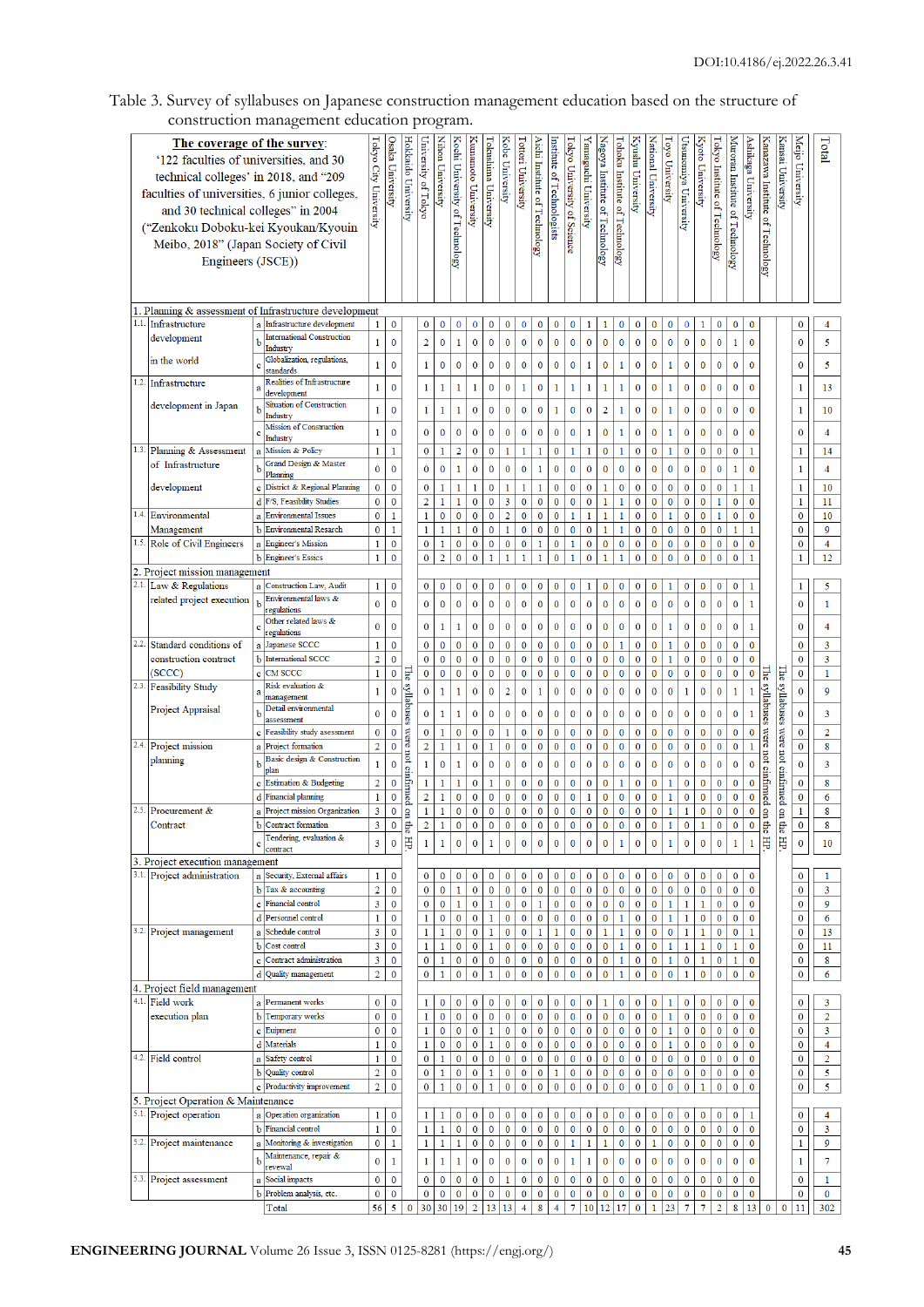There are two main views to provide lectures on construction management in Japan: a practical perspective and a perspective from Project Management (the Project Management Body of Knowledge, PMBOK).

In terms of the contents of the syllabuses, two large items, "1. Planning & assessment of Infrastructure development" and "2. Project mission management", account for approximately 65%. This means that the contents are biased toward governmental agencies and/or ordering organizations.

The average number of lectures per instructor/teacher was 5.2 based on the 51 courses in Table 3. The highest number of instructor/ teacher who gives lectures on contract management per university was 3. In general, almost all Japanese universities partially addressed construction management in their respective syllabuses.

If we define exhaustive construction management education as 35 courses out of the 51 courses in Table. 3, approximately 70% were in one lecture the lecture was provided by only one university [24], that is for working people, industry practitioners, only.

However, in terms of the program for working people, the National Graduate Institute for Policy Studies (GRIPS) has been offering an enterprising program [25] since 2018.

The program consists of 50 lectures, each lecture lasting for 1.5 hours, with a total of 75 hours executed in 10 working days. However, a standard course in Japanese universities has 15 lectures with each lecture lasting 1.5 hours for a total of 22.5 hours.

# **4.2. Survey of the Construction Management Education Curriculums in Three ASEAN Universities**

A survey was used to horizontally and internationally investigate the curriculum of construction management education in three ASEAN universities to better understand the condition of construction management education in civil engineering:

The survey covered three ASEAN universities with civil engineering faculty whose curriculums were disclosed on the internet.

The survey extracted one university each from three countries: Indonesia, Thailand, and Singapore.

For each of these three countries, one of the best universities was extracted based on the 'QS World University Rankings 2019 [26] as follows: Institut Teknologi Bandung (ITB) [27], Chulalongkorn University (CU) [28], and National University of Singapore (NUS) [29].

The result is presented in Table 4 and discussed as follows:

The ratio of the construction management education courses to all the courses in civil engineering faculties was almost 10% in ITB and CU, and just under 20% in NUS.

In all the three universities, the ratios of construction management education are higher in masters and doctoral courses than in [undergraduate courses](https://ejje.weblio.jp/content/undergraduate+course). Thus, there is a

trend of intensive construction management education lectures offered in masters and doctoral programs.

The ratio of construction management education in masters and doctoral course is just under 30%, particularly in NUS.

# **4.3. Comparison of Construction Management Education in Three ASEAN Universities and Japanese Universities**

To clarify the differences in the contents of the construction management education, the three ASEAN universities and Japanese universities were compared.

The result is presented in Table 5 and discussed as follows:

The ratio of construction management education is different for each country. This could be due to the differences in the construction market in each commercial practice, thereby significantly affecting construction management education.

Furthermore, construction investment, population, and construction investment per capita are indicated in the lower part of Table 5. It seemed that there is no clear correlation between such values and the distribution ratios.

However, in NUS, the distribution ratio of "4. Project field management" is higher than others at 30%. There is a possibility that this is influenced by the fact that Singapore is a common law country. [As previously](https://ejje.weblio.jp/content/As+mentioned+above)  [mentioned,](https://ejje.weblio.jp/content/As+mentioned+above) "the number of construction disputes in England and the United States of America are approximately ten times higher than that in Japan". English law is the [common law](https://en.wikipedia.org/wiki/Common_law) [legal system](https://en.wikipedia.org/wiki/List_of_national_legal_systems) in [England](https://en.wikipedia.org/wiki/England_and_Wales)  [and Wales.](https://en.wikipedia.org/wiki/England_and_Wales) During construction disputes, substances or the things that have occurred are considered important. To analyze such substances, knowledge of "Project field management" is very essential. Hence, this could be the reason the curriculum of NUS is richer in the section on "Project field management".

In terms of the contents of lectures in Japanese universities, two major items, namely, "1. Planning & assessment of Infrastructure development" and "2. Project mission management" account for approximately 65%, as previously mentioned. This means that the contents are biased toward governmental agencies and/or ordering organizations. However, for the three ASEAN universities (ITB, CU, NUS), two other items, namely, "Project execution management" and "Project field management" account for 40%, 50%, and 45% respectively, whereas they account for only 27% in Japanese universities. These two items favor construction companies and contractors. Hence, the curriculums of the three ASEAN universities are better balanced than the curriculum of Japanese universities because basic construction contract is a two-party contract. Further, the result of Japanese universities is aggregated result of all Japanese universities which deal with civil engineering in 2018. However, the three ASEAN universities are individual. Even aggregated syllabus, construction management education in Japan is less balanced than each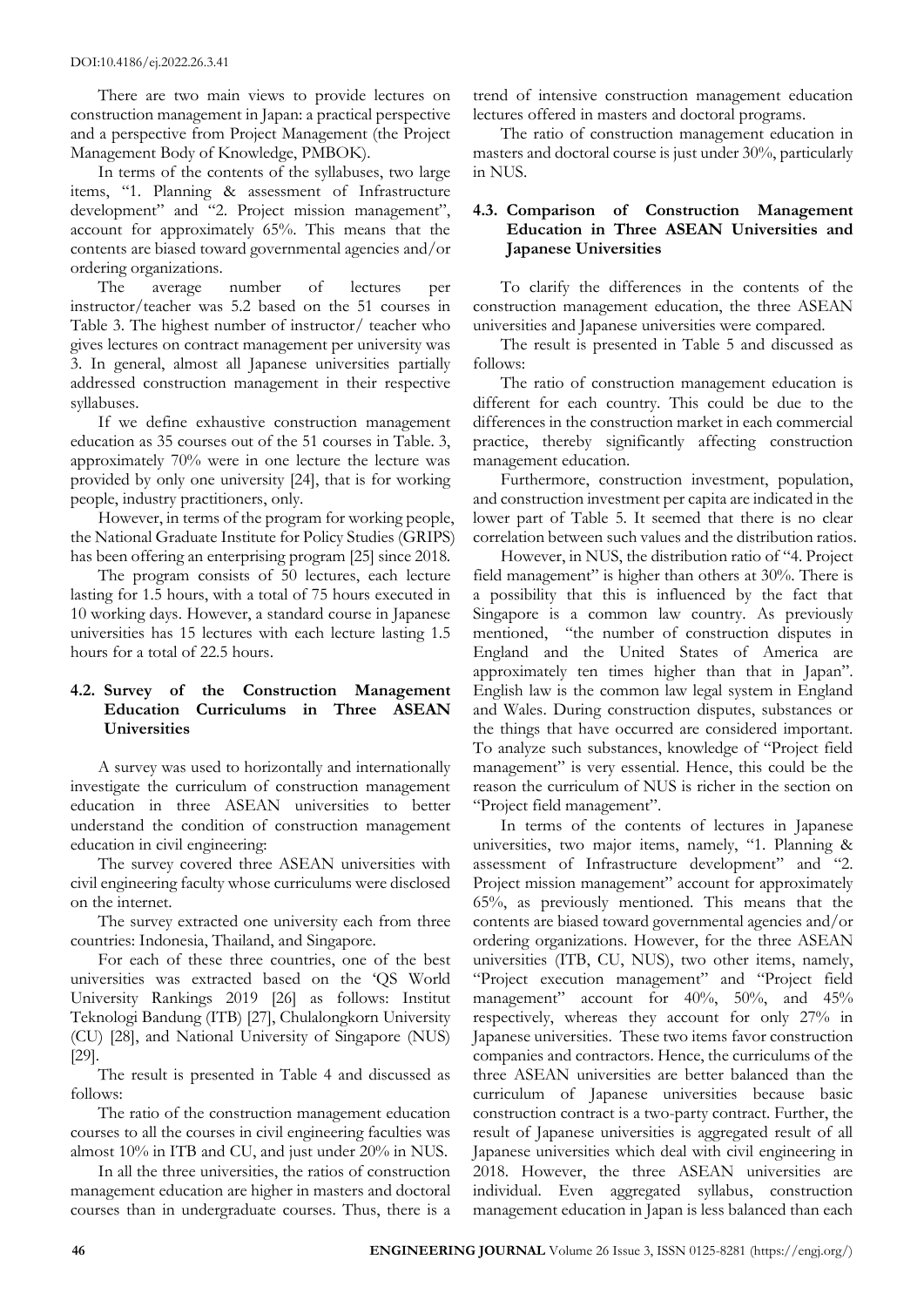three university. This fact elucidates the hypothesis of this paper, the construction management education in Japan might be vulnerable.

There was also no clear tendency of construction management education in terms of construction investment per capita (Const. Invt. PC, US\$/psn).

Though demand of infrastructure should have something to do with construction management education, it might be that Const. Invt. PC does not have direct relation with construction management education.

There was also no clear tendency of construction management education in terms of legal system (Civil law vs Common law). This is interesting result because legal system should have seemingly strong impact on contract management education required for contract management. It might be that each business practice in detail is more important than each legal system.

| Table 4. Comparison of the ratio of construction management education courses and all the courses in civil |  |  |  |  |
|------------------------------------------------------------------------------------------------------------|--|--|--|--|
| engineering faculty in three ASEAN universities.                                                           |  |  |  |  |

|                       |               | Institut Teknologi |          |     | Chulalongkorn   |                 | National University of |    |          |  |  |  |
|-----------------------|---------------|--------------------|----------|-----|-----------------|-----------------|------------------------|----|----------|--|--|--|
|                       | Bandung (ITB) |                    |          |     | University (CU) | Singapore (NUS) |                        |    |          |  |  |  |
| The number of courses | All           | CМ                 | Ratio    | All | CМ              | Ratio           | All                    | CМ | Ratio    |  |  |  |
|                       | a             | b                  | b/a      | a   | b               | b/a             | a                      | b  | b/a      |  |  |  |
| Undergraduate Program | 33            | 2                  | $6.1\%$  | 40  | 4               | $10.0\%$        | 104                    | 13 | $12.5\%$ |  |  |  |
| Master/Doctor Program | 18            | 3                  | $16.7\%$ | 106 | 14              | $13.2\%$        | 52                     | 15 | 28.8%    |  |  |  |
| Total                 | 51            |                    | $9.8\%$  | 146 | 18              | $12.3\%$        | 156                    | 28 | $17.9\%$ |  |  |  |

Table 5. Comparison of the distribution ratios of construction management education in the three ASEAN universities and Japanese universities.

|                                                           |                 | Jpn's Univ. | Bandung (ITB)  | Institut Teknologi | Chulalongkorn<br>University (CU) |                | National University of<br>Singapore (NUS) |         |  |
|-----------------------------------------------------------|-----------------|-------------|----------------|--------------------|----------------------------------|----------------|-------------------------------------------|---------|--|
|                                                           | Lectures        | $\%$        | Lectures       | $\%$               | Lectures                         | $\%$           | Lectures                                  | $\%$    |  |
| 1. Planning & assessment of<br>infrastructure development | 115             | 38%         | $\theta$       | 0%                 | 4                                | 22%            | 6                                         | 30%     |  |
| 2. Project mission management                             | 82              | 27%         | $\overline{2}$ | 40%                | $\overline{4}$                   | 22%            | 4                                         | 20%     |  |
| 3. Project execution management                           | 57              | 19%         | 1              | 20%                | 6                                | 33%            | 3                                         | 15%     |  |
| 4. Project field management                               | 24              | 8%          | 1              | 20%                | 3                                | 17%            | 6                                         | 30%     |  |
| 5. Project operation & maintenance                        | 24              | 8%          | 1              | 20%                | 1                                | 6%             | 1                                         | 5%      |  |
| Total                                                     | 302             | 100%        | 5              | 100%               | 18                               | 100%           | 20                                        | 100%    |  |
| Name of Country                                           |                 | Japan       |                | Indonesia          |                                  | Thailand       | Singapore                                 |         |  |
| Const. Invt.(US\$)                                        | 275,528,940,411 |             |                | 109,735,458,223    |                                  | 12,742,188,906 | 12,067,539,432                            |         |  |
| Population (k)                                            | 126,860         |             |                | 208,615            |                                  | 62,299         |                                           | 3,955   |  |
| Const. Invt. PC (US\$/psn)                                |                 | 2,171.9     |                | 526.0              |                                  | 204.5          |                                           | 3,051.4 |  |
| Legal system                                              |                 |             |                | Civil law          |                                  |                | Common law                                |         |  |

#### **5. Conclusion**

In this paper, the trends of the Japanese construction market and construction companies were analyzed in terms of the international construction market. In particular, we demonstrated that in contract management, the idea of management "to show the progress of the works" is not common in Japan, whereas it is common in the international construction market.

Next, in view of the importance of treating contract management as part of construction management, the current condition of construction management education in Japan was evaluated through a survey of syllabuses in Japanese universities. Finally, horizontal and international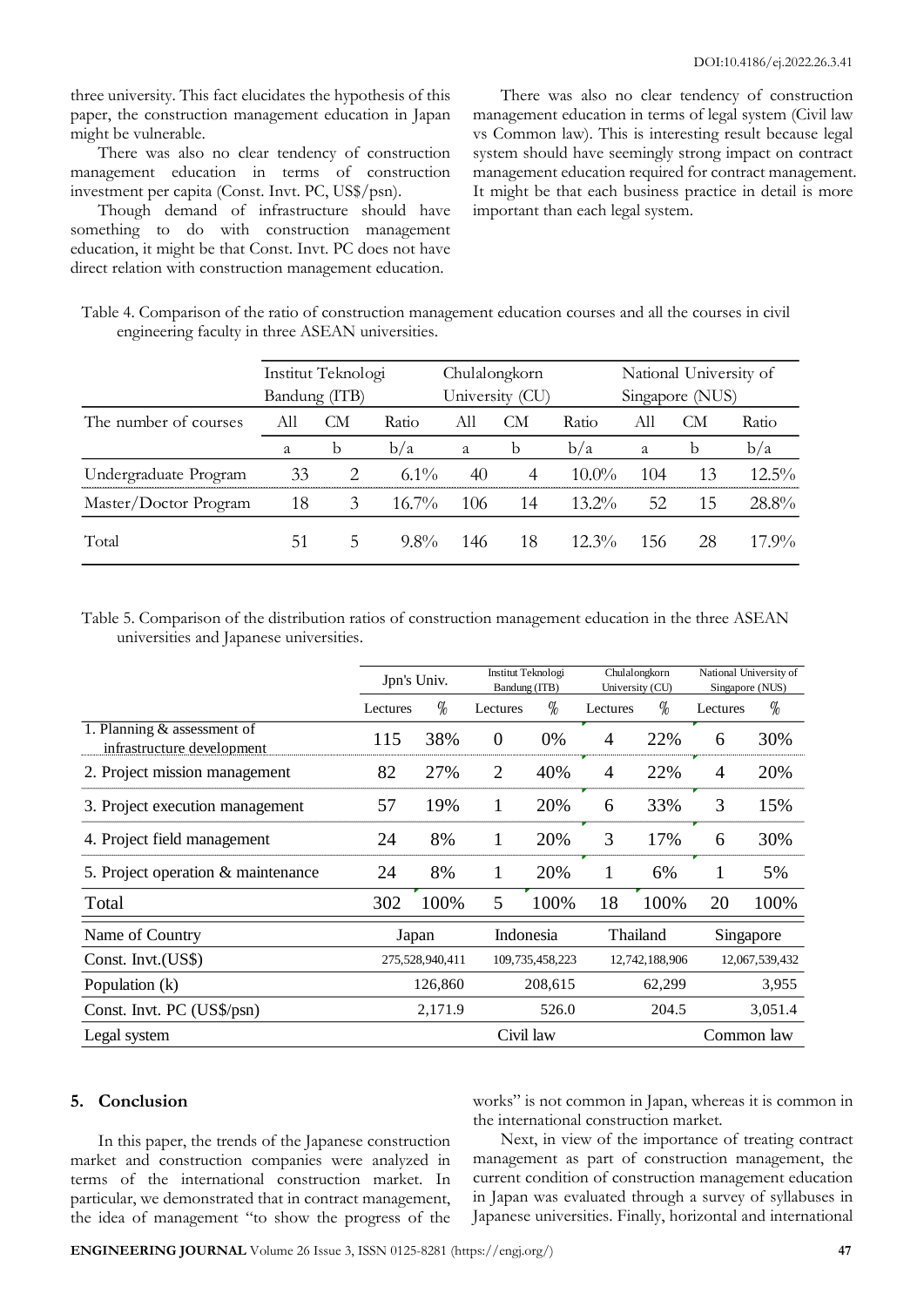comparison was performed using three ASEAN universities to better understand the condition of construction management education in civil engineering.

Through those analyses, the hypothesis of this paper, the construction management education in Japan might be vulnerable, was made clear.

This paper can contribute to the persons who are planning to enter Japanese construction market and teachers of construction management who should plan thei[r syllabuses](https://ejje.weblio.jp/content/syllabuses) to enhance effective contract management.

#### **References**

- [1] United Nations (UN). "National accounts—Analysis of main aggregates (AMA)." <https://unstats.un.org/unsd/snaama/Basic> (accessed Mar. 21, 2021).
- [2] Asian Development Bank (ADB). "Meeting Asia's infrastructure needs, 2017." https://www.adb.org/ publications/asia-infrastructure-needs (accessed Mar. 21, 2021).
- [3] Japan Federation of Construction Contractors, *Handbook of Construction Industry 2019* (in Japanese). [Online]. Available: https://www.nikkenren.com/ publication/pdf/handbook/2019/2019\_04.pdf (accessed Mar. 21, 2021).
- [4] The Overseas Construction Association of Japan, Inc. (OCAJI). "Changes of international revenue" (in Japanese). [https://www.ocaji.or.jp/overseas\\_contract/](https://www.ocaji.or.jp/overseas_contract/) (accessed Mar. 21, 2021)
- [5] Engineering News-Record (ENR), The Top International Contractors.
- [6] H. Subramanyan, P. H. Sawant, and V. Bhatt, "Construction project risk assessment: Development of model based on investigation of opinion of construction project experts from India," *J. Constr. Eng. Manage.*, vol. 138, no. 3, pp. 409–421, 2012.
- [7] W. Lu, K. Ye, R. Flanagan, and C. Jewell, "Developing construction professional services in the international market: SWOT analysis of China," *J. Manage. Eng.*, vol. 29, no. 3, pp. 302–313, 2013.
- [8] Y. Maemura, E. Kim, and K. Ozawa, "Root causes of recurring contractual conflicts in international construction projects: Five case studies from Vietnam," *J. Constr. Eng. Manage.*, vol. 144, no. 8, p. 05018008, 2018.
- [9] E. H. W. Chan and R. Y. C. Tse, "Cultural considerations in international construction contracts," *J. Constr. Eng. Manage.*, vol. 129, no. 4, pp. 375-381, 2003.
- [10] S. U. R. Toor and S. O. Ogunlana, "Problems causing delays in major construction projects in Thailand," *Constr. Manage. Econ.*, vol. 26, no. 4, pp. 395–408, 2008.
- [11] G. Ye, Z. Jin, B. Xia, and M. Skitmore, "Analyzing causes for reworks in construction projects in China," *J. Manage. Eng.*, vol. 31, no. 6, p. 04014097, 2015.
- [12] K. K. Chitkara, *Construction Project Management, Planning, Scheduling, and Controlling*, 4th ed. New Delhi, India: Tata McGraw-Hill, 2004
- [13] J. Russell and J. T. P. Yao, "Consensus! Students need more management education," *J. Manage. Eng.*, vol. 12, no. 6, pp. 17-29, 1996.
- [14] Y. Kang, Z. Jin, C. Hyun, and H. Park, "Construction management functions for developing countries: Case of Cambodia," *J. Manage. Eng.*, vol. 34, no. 3, p. 05018004, 2018.
- [15] C. B. Tatum, "Balancing engineering and management in construction education," *J. Manage. Eng.*, vol. 12, no. 6, pp. 17-29, 1987.
- [16] P. S. Chinowsky and J. E. Diekmann, "Construction engineering management educators: History and deteriorating community," *J. Constr. Eng. Manage.*, vol. 130, no. 5, pp. 751-758, 2004.
- [17] D. J. Fisher, L. Schluter, and P. K. Toleti, "Project" management education and training process for career development," *J. Constr. Eng. Manage.*, vol. 131, no. 8, pp. 903-910, 2005.
- [18] T. Omoto et al., "Procedure of the dispute resolution in the construction contracts," (in Japanese), *[Journal of Construction Management,](https://www.researchgate.net/journal/1884-8311_Journal_of_Construction_Management_JSCE) JSCE*, vol. 9, pp. 151-162, 2002.
- [19] T. Goso et al., "A study on the concrete measure for developing competence of Japanese construction industry in international construction market," (in Japanese), [Journal of Construction Management](https://www.researchgate.net/journal/1884-8311_Journal_of_Construction_Management_JSCE)  [JSCE,](https://www.researchgate.net/journal/1884-8311_Journal_of_Construction_Management_JSCE) vol. 15, pp. 249-260, 2008.
- [20] S. Kusayanagi, "Cost control technique for systematization of project management appling to international projects," (in Japanese), *Doboku Gakkai Ronbunshu*, no. 504/VI-25, pp. 137-146, 1994.
- [21] T. Hiromitsu et al., "Accuracy improvement of data collection & analysis of productivity management on construction site," (in Japanese), *Journal of JSCE*, 2011. [Online]. Available: http://library.jsce.or.jp/ jsce/open/00550/2012/18-06-0004.pdf (accessed Mar. 21, 2021).
- [22] S. Kusayanagi, "To build up the appropriate education program for construction management in Japan," (in Japanese), *[Journal of Construction](https://www.researchgate.net/journal/1884-8311_Journal_of_Construction_Management_JSCE)  [Management,](https://www.researchgate.net/journal/1884-8311_Journal_of_Construction_Management_JSCE) JSCE*, vol. 11, pp. 281-292, 2004.
- [23] S. Kusayanagi, R., Niraula, and Y. Hirota, *Principles and Practice of International Construction Project Management*. Tokyo, Japan: Eiko-sha, 2009.
- [24] T. Goso and M. Minagawa, "Design and practice of graduate program for adult students in the field of construction management," (in Japanese), *JSEE Annual Conference & Exposition*, vol. 67, no. 6, pp. 59- 67, 2019.
- [25] The National Graduate Institute for Policy Studies (GRIPS) HP. "Education program for overseas infrastructure development, 2019." (in Japanese). https://www.grips.ac.jp/jp/seminars/20190614- 5933/ (accessed Mar. 2021).
- [26] QS Stars University Ratings. "QS World University Rankings, 2019." QS.